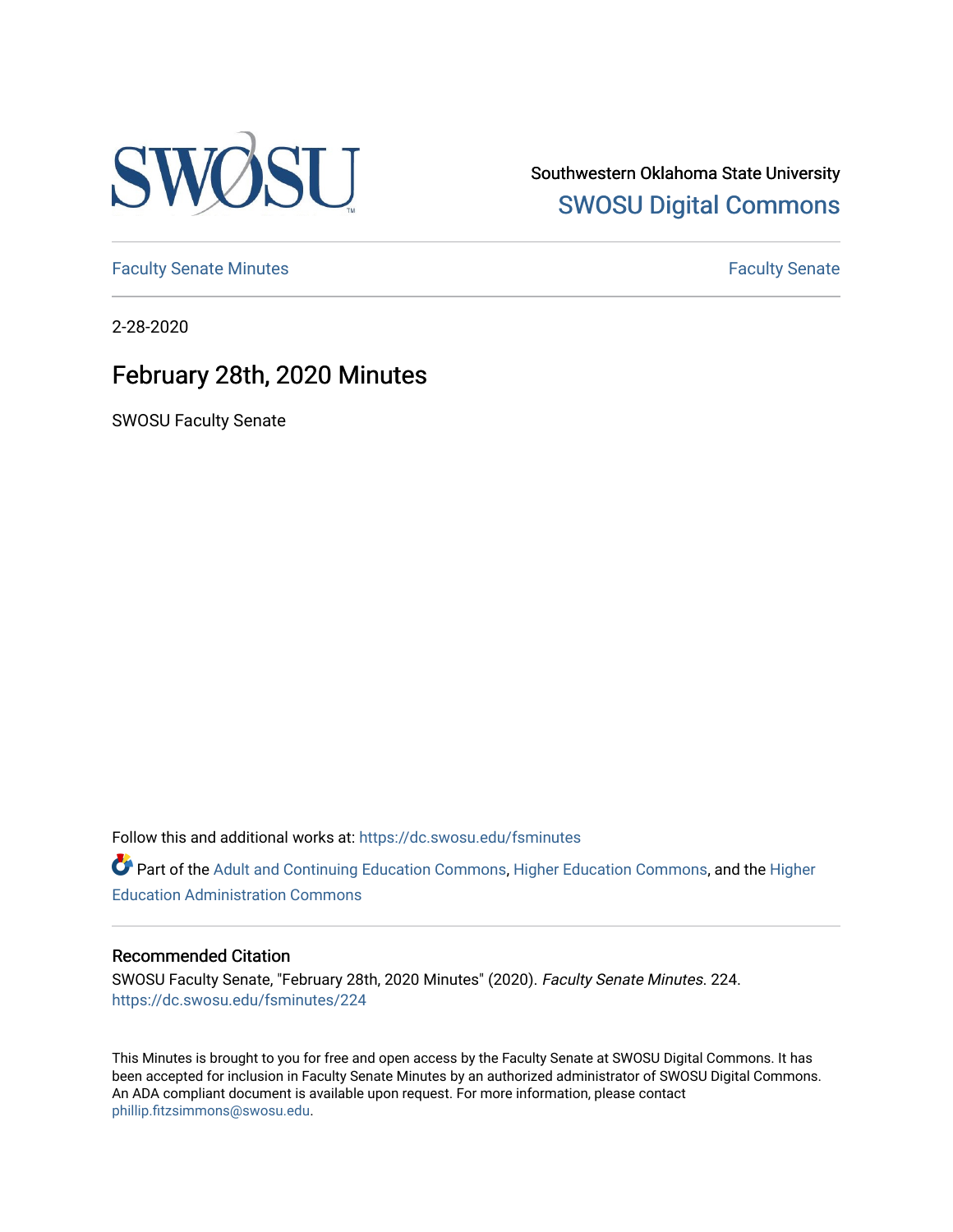# SWOSU Faculty Senate

February 28<sup>th</sup>, 2020 Minutes

- **I. Call to Order:** Faculty Senate President Stephen Burgess called the December meeting of the Faculty Senate to Order at 2:35 p.m. in HEC 213.
- **II. Establishment of a Quorum:** Wayne Anderson, Jimena Aracena, Lisa Boyles, Landry Brewer, Sherri Brogdon, Nathan Brooks, Stephen Burgess, Melanie Claborn, Jerry Dunn, Amanda Evert, Daniel Farris, Phillip Fitzsimmons, Swarup Ghosh, Meri Hix, Paul Hummel, Sharon Lawrence, Alex Lee, Scott Long, David Martyn, Evette Meliza, Kathy O'Neal, Jess Parker, Hank Ramsey, Hardeep Saluja, Tugba Sevin, Amanda Smith- Chesley, Tony Stein, Carie Strauch, Karen Sweeney, Muatasem Ubeidat
- **III. Certification of Substitutes:** Daniel Kavish for Sunu Kodumthara
- **IV. Presentation of Visitors:** None
- **V. Approval of Minutes:** Approved
- **VI. Announcements**
	- A. President Stephen Burgess
		- 1. Executive Council Meeting: Feb  $17<sup>th</sup>$  and Dr. South Feb  $26<sup>th</sup>$ 
			- a. Ashley Hancock is the new University Bookstore manager
			- b. Expecting a flat budget from state for next year
			- c. Cognito Suicide Prevention Program will be available Sp 2020 through Sp 2021. The training takes about 30 minutes for faculty and about 25 minutes for students.
			- d. SWIM March  $26<sup>th</sup>$ . Each department is in charge of scheduling rooms.
			- e. OK Research Day March  $6^{\text{th}}$ .
			- f. Registration for Fall 2020. If a student has outstanding bill of over \$1000 cannot enroll but can complete planning process. If less than \$1000 can enroll.
			- g. Textbook adoptions for summer are being collected.
			- h. SISA banquet will become the International Festival this year. Will be held April 4<sup>th</sup> at the Pioneer Center.
			- i. Excused absence process for non-athletic events. See Unfinished Business.
			- j. Collegiality update.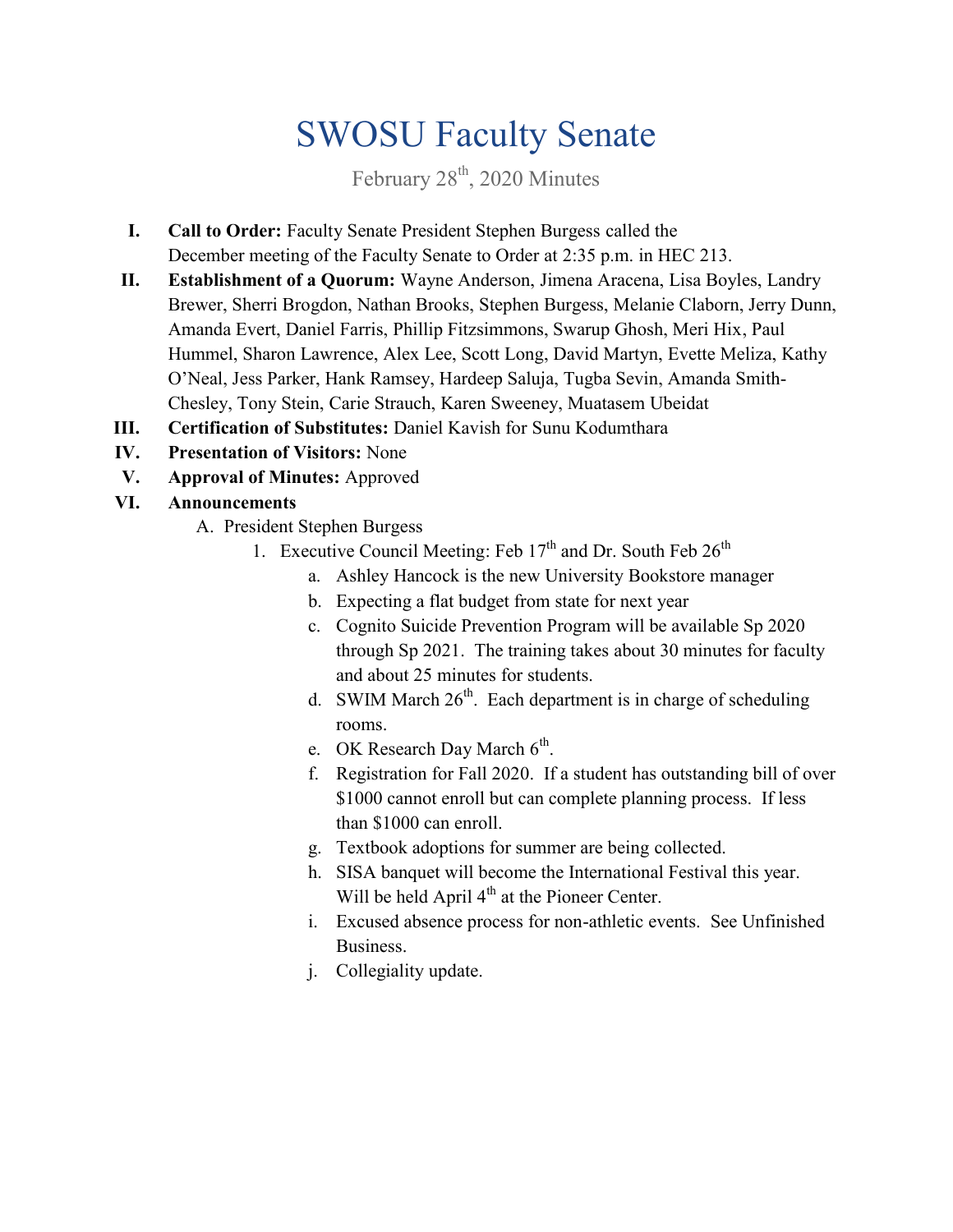- B. Secretary/Treasurer Amanda Evert
	- 1. Roll Sheet—please sign
	- 2. Treasurer's Report
		- a) BancFirst
			- (1) January Balance: \$1,793.88
			- (2) Withdrawal: \$0
			- (3) Deposit:
			- (4) Current Balance: \$1,793.88
			- b) University Account
				- (1) January Balance: \$105.01
				- (2) Current Balance: \$105.01
- C. President-Elect Karen Sweeney: No Report
- D. Past President Amanda Smith-Chesley: No Report
- E. Faculty Athletic Representative Bo Pagliasotti: No Report
- F. Student Government Representative: No Report
- **VII. Reports from Standing and Ad Hoc Committees:**

#### **VIII. Unfinished Business:**

- **a. Guns on campus resolution:** The resolution to support maintaining the current law regarding guns on campus was passed. This was a reaffirmation of previous Faculty Senate resolutions supporting this position. See attachment.
- **b. Excused absences for non-athletic events:** This issue was sent to committee for continued consideration.
- **c. The current Professional Behavior statement:** Is currently in the Faculty Handbook.
- **d. Policies and Procedure committee representative:** Volunteered to follow up on Promotion and Tenure Review Form questions.

#### **IX. New Business:**

- a. Faculty Senate Resolution opposing changes to remedial placement policy scheduled to take effect in the 2020-2021 was proposed, modified, and approved. (See Attachment)
- **X. Adjournment:** 3:32 p.m.
- **X1. Next Meeting:** Friday Friday March 27, 2020 in HLC 213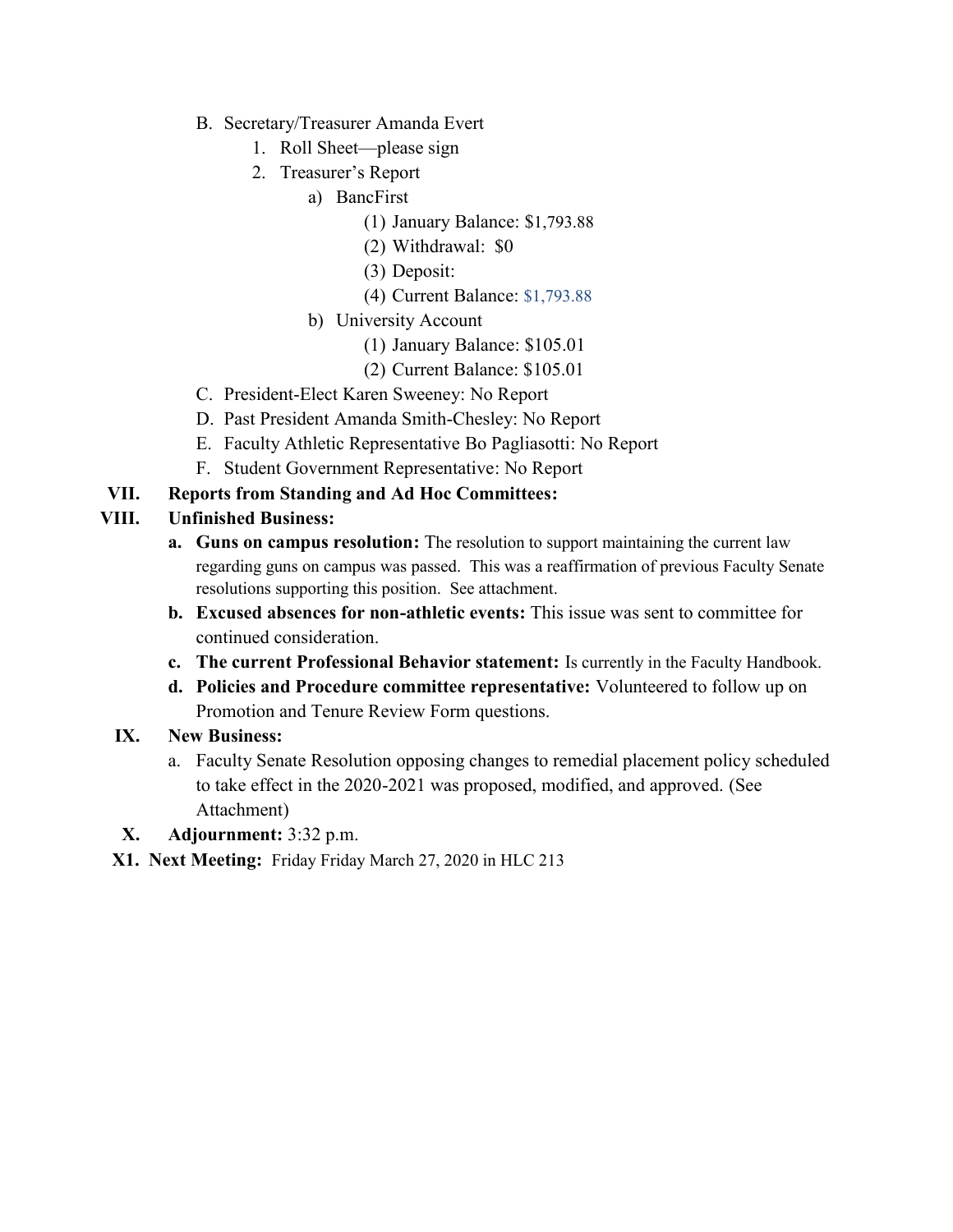Fall 2019 Meetings at 230 Friday, August 30, 2019 Friday September 28, 2019 Friday October 25, 2019 Friday November 22, 2019 Friday December 6, 2019

Spring 2020 Meetings at 230 Friday January 24, 2020 Friday February 28, 2020 Friday March 27, 2020 Friday April 24, 2020 Wednesday May 6, 2020

#### **Attachments**

#### **Previous resolution**

Senate Resolution 2015-02-01:

The Faculty Senate of Southwestern Oklahoma State University hereby present the following resolution relating to firearms on college campuses and other purposes.

WHEREAS: The Oklahoma State Regents, the Chancellor, the presidents of all twenty-five institutions, and members of all institutional governing boards believe that there is no scenario where allowing firearms on campuses will do anything other than create a potentially dangerous environment for students, faculty, staff, and visitors; and WHEREAS: The safety of our campus is of the upmost importance to

students, parents, faculty, and staff; and

WHEREAS: The risks associated with accidental discharge, weapon theft and weapon storage are greater in shared learning, socializing and residential spaces such as those utilized on and around campuses; and WHEREAS: Guns on campuses could potentially increase student homicides, injury and suicide, and compromise the safety of police officers and security personnel, along with other campus populations;

WHEREAS: The opinions of faculty should be thought of when a question of firearms on campuses is before a legislator or State Regent.

NOW, therefore, be it resolved by the Faculty Senate of Southwestern Oklahoma State University: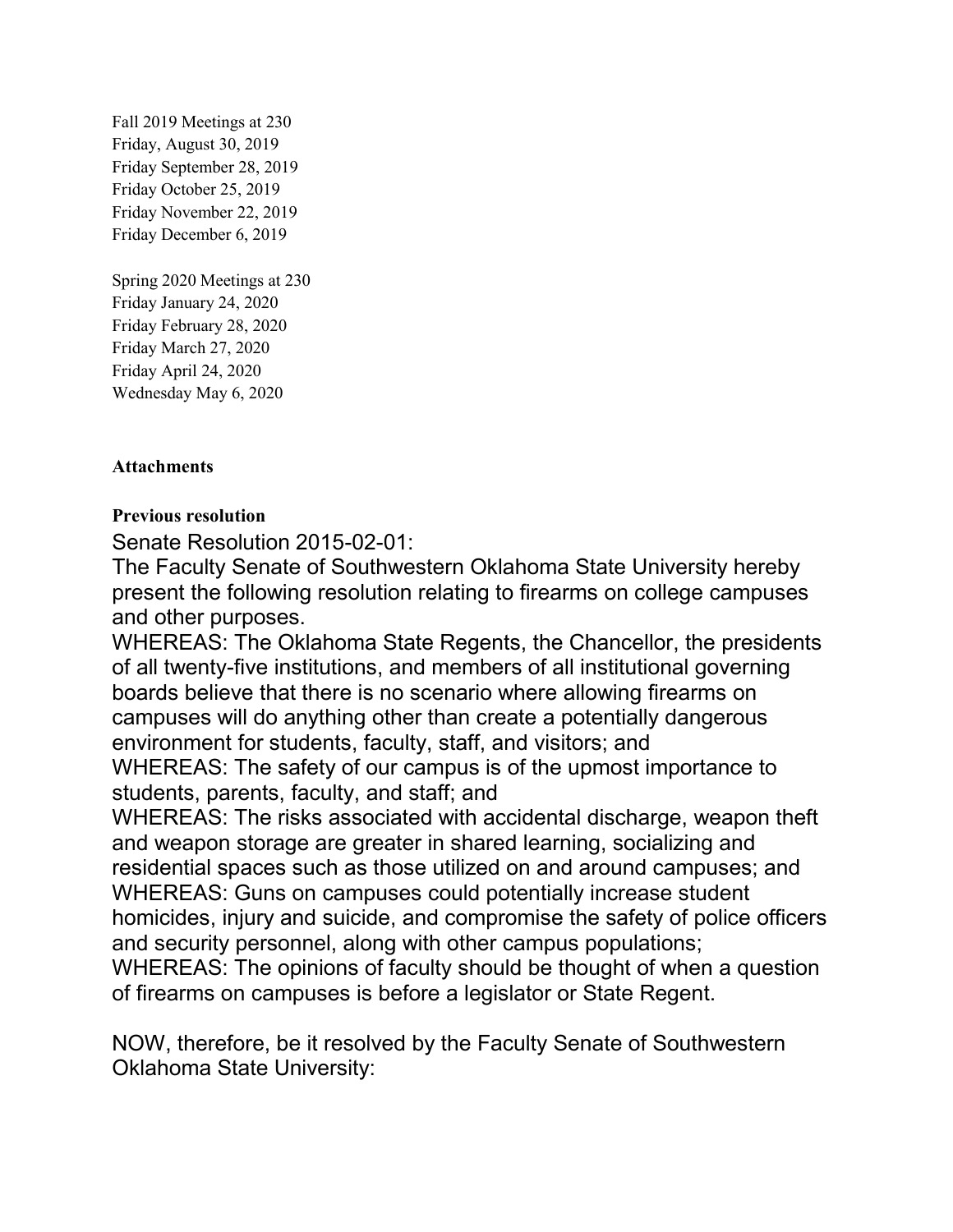THAT: The members of the Faculty Senate on the behalf of the faculty of Southwestern Oklahoma State University oppose any legislation extending the rights to carry open or concealed weapons on campus.

### **Senate Resolution 2019-02-28a.**

The Faculty Senate of Southwestern Oklahoma State University hereby present the following resolution relating to firearms on college campuses and other purposes.

WHEREAS: The Oklahoma State Regents, the Chancellor, the presidents of all twenty-five institutions, and members of all institutional governing boards believe that there is no scenario where allowing firearms on campuses will do anything other than create a potentially dangerous environment for students, faculty, staff, and visitors; and

WHEREAS: The safety of our campus is of the upmost importance to students, parents, faculty, and staff; and

WHEREAS: The risks associated with accidental discharge, weapon theft and weapon storage are greater in shared learning, socializing and residential spaces such as those utilized on and around campuses; and

WHEREAS: Guns on campuses could potentially increase student homicides, injury and suicide, and compromise the safety of police officers and security personnel, along with other campus populations; WHEREAS: The opinions of faculty should be thought of when a question of firearms on campuses is before a legislator or State Regent.

Therefore, be it resolved, the members of the Faculty Senate of Southwestern Oklahoma State University support maintaining the current law regarding weapons on campus, in which the President has the discretion to allow individuals to carry weapons on campus when the individual circumstances warrant it. We strongly oppose any changes to state law regarding weapons on college and university campuses.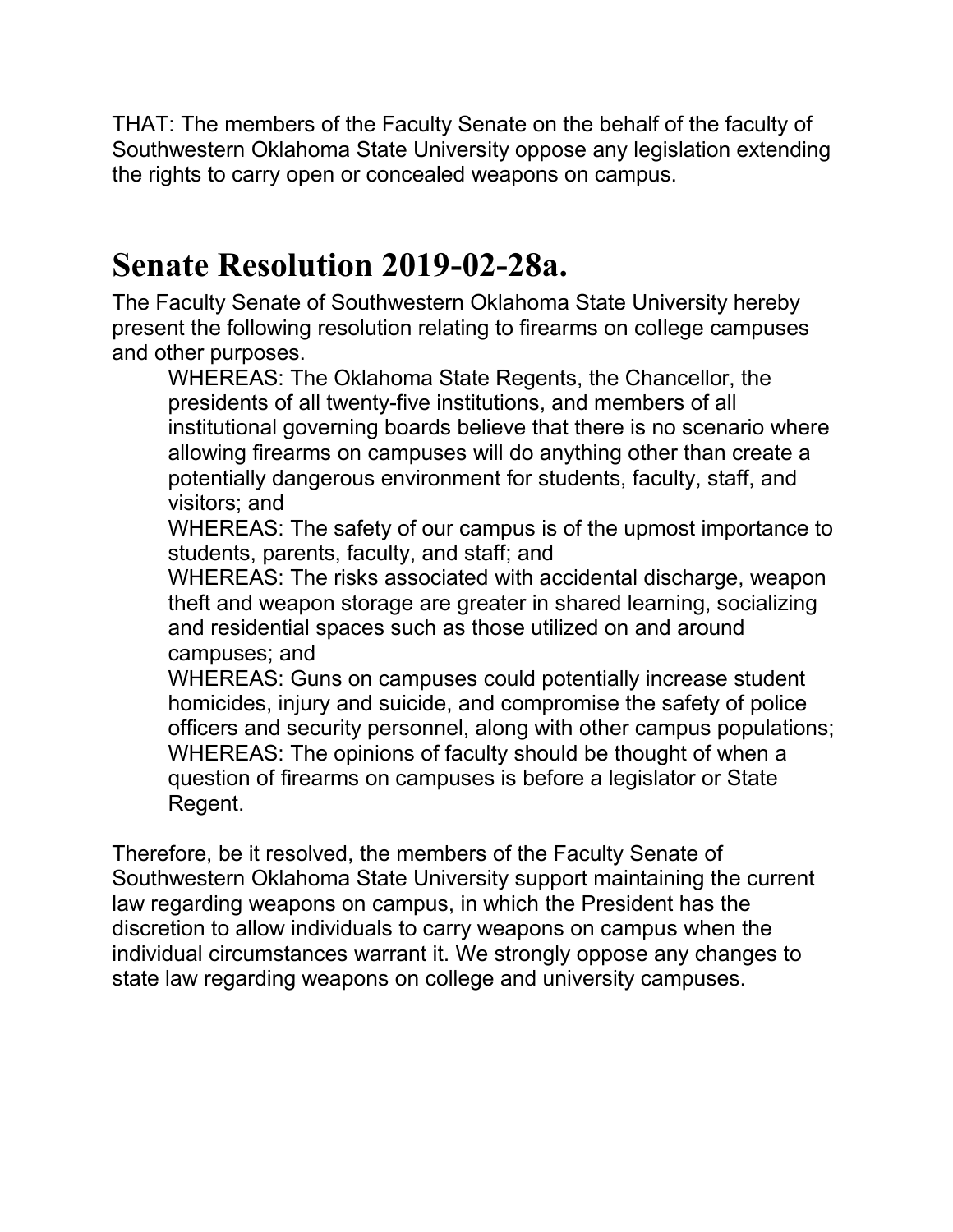## **Senate Resolution 2019-02-28b.**

The Faculty Senate of Southwestern Oklahoma State University hereby present the following resolution: Be it resolved that the SWOSU Faculty Senate opposes the changes to the remedial placement policy scheduled to take effect in the 2020-2021 academic year. This change was made without consultation of the academic departments involved. The faculty at SWOSU understands that many students have financial difficulties, and we appreciate the University's attempt to help on that front. However, the proposed changes will discourage academically underprepared students from seeking the support that will help them succeed.

WHEREAS: According to the administration, the new program of support courses for deficient students has increased student success and led to better retention. If this program is indeed successful, then it should be continued.

WHEREAS: According to the administration, the higher costs for developmental courses and lack of funding from Oklahoma Promise for such courses causes financial hardships for students. Rather than removing a program that works, the university can look into better ways to help these students financially.

WHEREAS: Using HS GPA will put students with poor reading, writing, and mathematics skills into courses that they may not be prepared for. Data on this year's FTF (full-time freshman) shows that 80% of those students entering deficient in math or English had a HS GPA of 3.0 or higher and 62% had a HS GPA of 3.25 or higher.

WHEREAS: There is no distinction among different subjects under the new plan. Any student with a 3.25 or higher HS GPA has any developmental requirements waived.

WHEREAS: Having students with such different academic backgrounds in a class will lead to an up-tick in the DFW rate, rather than a reduction of it. Pedagogy differs significantly for classes with under-prepared students. The likely outcome of such a mix of students will be that the underprepared students will be overwhelmed with the work while the well-prepared students may DFW through boredom.

Now, therefore, be it resolved by the Faculty Senate of Southwestern Oklahoma State University: That: The members of Faculty Senate on behalf of the faculty of Southwestern Oklahoma State University oppose the changes to the remedial placement policy for the 2020-2021 academic year.